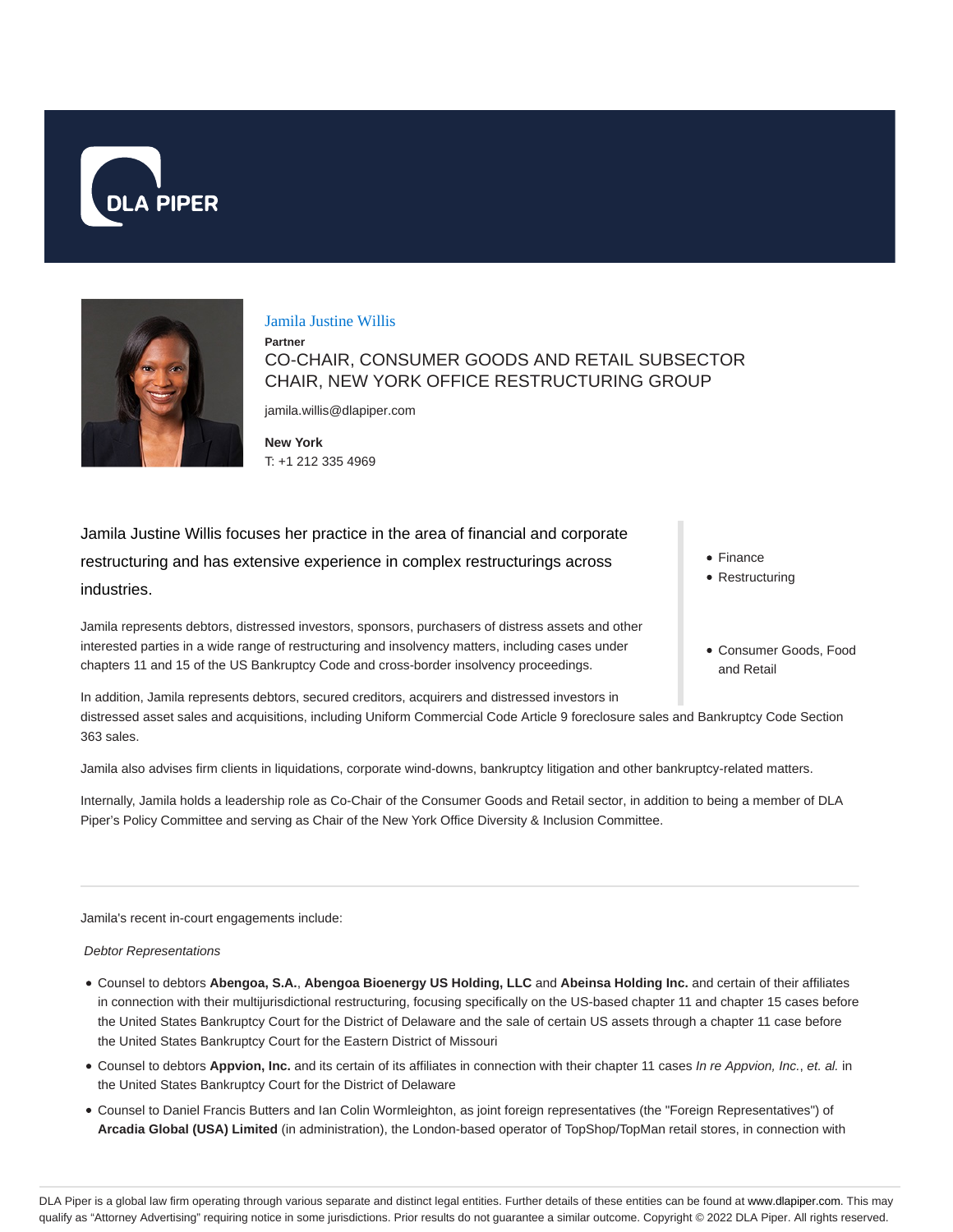the chapter 15 case In re Arcadia Global (USA) Limited in before United States Bankruptcy Court for the Southern District of New York

- Counsel to debtors **Celadon Group, Inc**. and certain of its subsidiaries in connection with their chapter 11 cases In re Celadon Group, Inc., et al. in the United States Bankruptcy Court for the District of Delaware
- Counsel to debtor **Comcar Industries, Inc.** and certain of its subsidiaries in connection with their chapter 11 cases In re Comcar Industries, Inc., et al. in the United States Bankruptcy Court for the District of Delaware
- Counsel to debtor **L.K. Bennett U.S.A, Inc.**, the New York-based U.S. retail arm of British clothing retailer L.K. Bennett, Ltd., in connection with its chapter 11 case In re L.K. Bennett U.S.A, Inc. in the United States Bankruptcy Court for the District of Delaware.
- Counsel to debtor **REVA Medical, Inc**. in connection with its "pre-packaged" chapter 11 case In re REVA Medical, Inc. in the United States Bankruptcy Court for the District of Delaware
- Counsel to debtors **Xtera Communications, Inc.** and its subsidiaries in connection with their chapter 11 cases In re Xtera Communications, Inc. et. al. in the United States Bankruptcy Court for the District of Delaware

### Distressed M&A and Sell-Side Representations

- Counsel to stalking horse purchaser, **ABG-Barneys, LLC**, affiliate of Authentic Brands Group, LLC, in connection with its acquisition of all intellectual property of luxury retailer, Barney's New York and its debtor affiliates in In re Barneys New York, Inc. et al.
- Co-counsel to stalking horse purchaser **General Wireless, Inc.**, affiliate of Standard General L.P., in connection with its acquisition of certain of the assets of RadioShack Corporation and its affiliated debtors, including more than 1700 stores and substantially all of the intellectual property, in In re RadioShack Corporation et. al.
- Counsel to stalking horse purchaser, **Otsuka America Pharmaceutical, Inc.**, in connection with its acquisition of substantially all assets of Proteus Digital Health, Inc. in In re Proteus Digital Health, Inc.
- Counsel to stalking horse purchaser, **Pfizer, Inc.**, in connection with its acquisition of substantially all assets of BIND Therapeutics, Inc. in In re BIND Therapeutics, Inc. et. al.
- Counsel to stalking horse purchaser, **RBS Salon Holdings, Inc.**, affiliate of Tacit Capital LLC, in connection with its bid to acquire of substantially all assets of Rudy's Barbershop Holdings, LLC and its affiliated debtors in In re Rudy's Barbershop Holdings, LLC, et al.
- Counsel to stalking horse purchaser, **HC Salon Holdings, Inc.**, affiliate of Tacit Capital LLC, in connection with its acquisition of substantially all assets of Creative Hairdressers, Inc. and Ratner Companies, L.C. in In re Creative Hairdressers, Inc., et al.
- Counsel to real estate investment firm in connection with the potential acquisition of a portfolio of thirty-five hotels and resorts
- Counsel to brand development and entertainment company in connection with the potential acquisition of a portfolio of thirty-four retail stores
- Counsel to private equity firm in connection with the potential acquisition of a fast casual restaurant chain and franchisor

#### Other In-Court Representations

- Counsel to debtor **ALCO Stores, Inc.** in connection with the adversary proceeding Blackhawk Network, Inc. and Blackhawk Network California, Inc. v. ALCO Stores, Inc.
- Counsel to creditor **Leucadia National Corp**. and its subsidiaries in connection with the adversary proceeding The Official Committee of Unsecured Creditors of Vivaro Corporation v. Leucadia National Corporation et. al.

#### Jamila's recent out-of-court matters include:

- Represented a global alternative asset manager in connection with the foreclosure sale of an electrochemical technology company
- Represented a debt capital firm in connection with the foreclosure sale of a cyber and intelligence technology company
- Represented an international financial services group in connection with the out-of-court restructuring of bonds of an independent living facility.
- Advised a global alternative asset manager with respect to the sale of its interest in distressed assets
- Advised a Madrid-based international bank with respect to the sale of its interest in distressed US-based assets
- Advised a Puerto Rico-based international bank in connection with a potential foreclosure sale of a grocery store chain
- Advised an investment firm in connection with a potential foreclosure sale of a wireless communications design and development company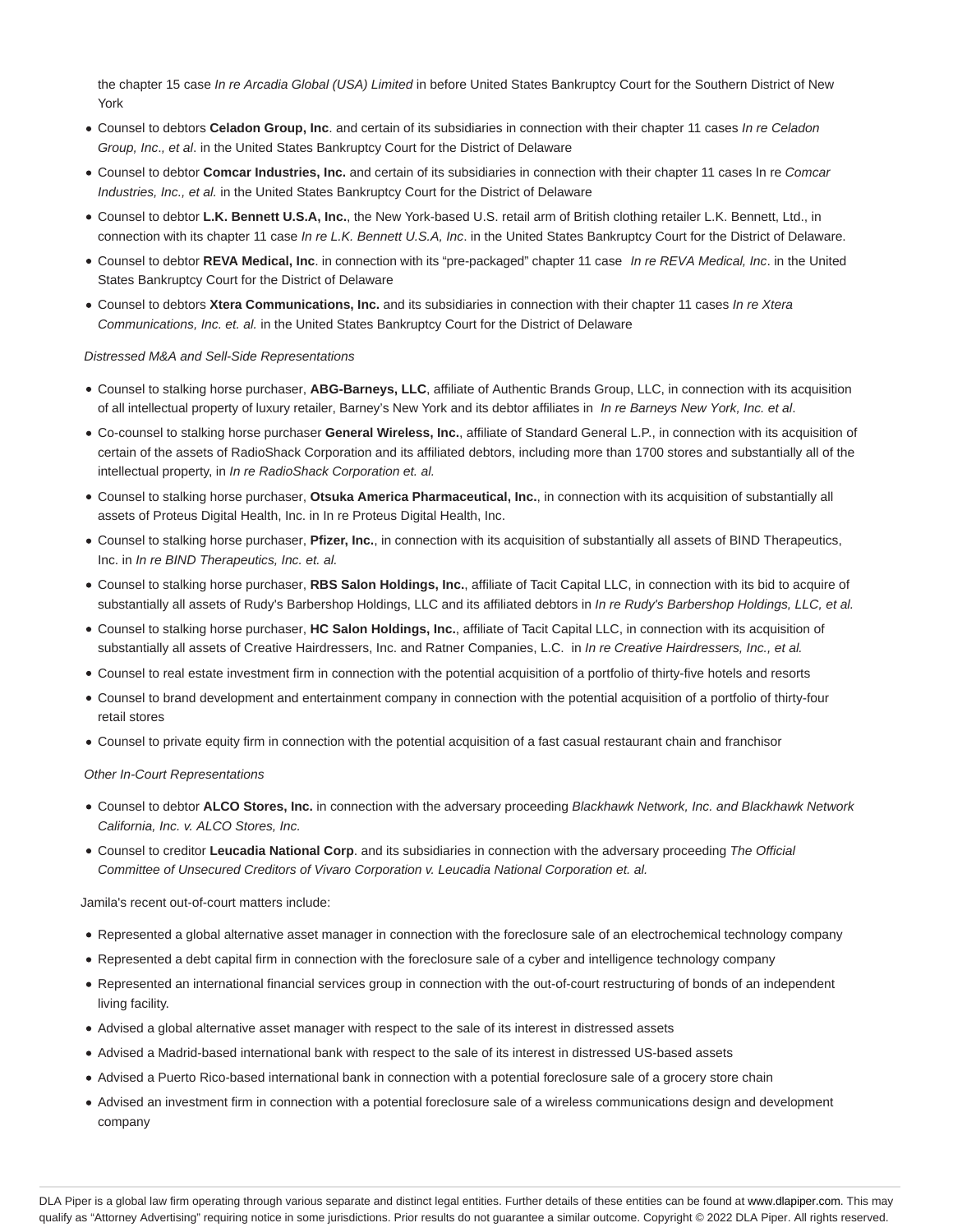## **CREDENTIALS**

# Admissions

- Connecticut
- New York

## **Recognitions**

- Recipient of Bloomberg Law's "They've Got Next: The 40 Under 40" Award (2021)
- Named to Crain's New York Business 2020 Notable Women in Law list (2019)
- Recipient of M&A Advisor's Emerging Leaders Award (2019)
- New York Law Journal, New York Rising Star (2019)
- Named to M&A Advisor, 10th annual list of Emerging Leaders (2019)
- Recipient of the National Conference of Bankruptcy Judges Honorable Cornelius Blackshear Presidential Fellowship (2017)

# **Education**

- J.D., University of Virginia School of Law
- B.A., Communications, Economics, University of Pennsylvania

# **Courts**

- United States District Court for the Eastern District of New York
- United States District Court for the Southern District of New York

## INSIGHTS

## **Publications**

**Black In House Counsel 2022 Annual Report**

March 2022 Six DLA Piper lawyers were featured in Black In House Counsel's 2022 Annual Report.

**Common Ground, Uncommon Purpose**

16 February 2021 The firm's forefront commitment to equality is all-encompassing.

. "Lessons Learned from the 'Retail Apocalypse': Where Fashion Goes from Here," New York Law Journal, August 28, 2020

# **Events**

**Previous** 

DLA Piper is a global law firm operating through various separate and distinct legal entities. Further details of these entities can be found at www.dlapiper.com. This may qualify as "Attorney Advertising" requiring notice in some jurisdictions. Prior results do not guarantee a similar outcome. Copyright © 2022 DLA Piper. All rights reserved.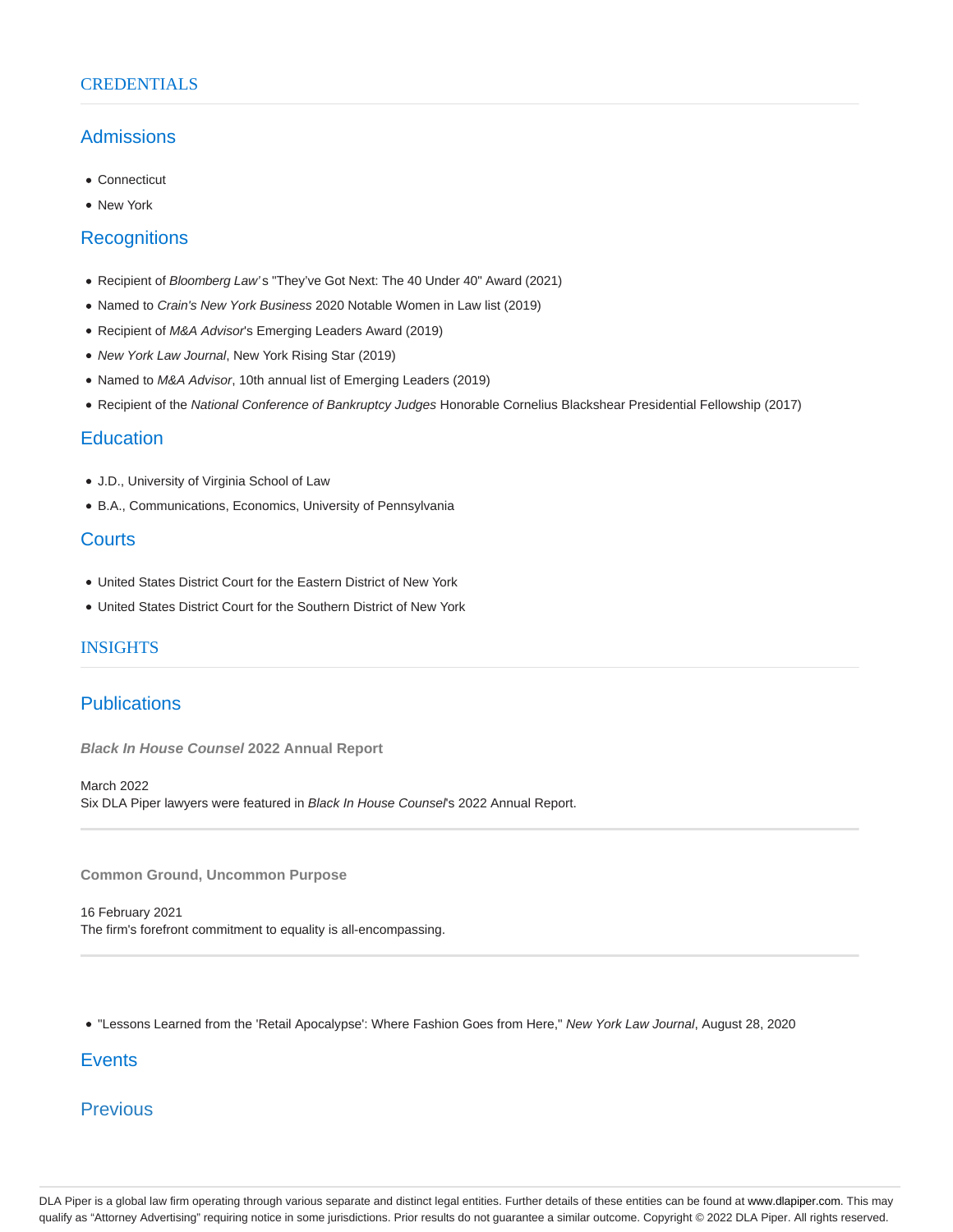**A fireside chat with Holly Etlin, Managing Director at AlixPartners: The current state of the retail industry**

27 April 2022 Consumer Goods and Retail speaker series **Webinar** 

**A fireside chat with Nicole Gates, Senior Corporate Counsel at Dr. Seuss Enterprises: Coming trends in consumer goods and retail**

16 December 2021 Consumer Goods and Retail speaker series Webinar

**Negotiating Sourcing Arrangements Following COVID-19**

1 July 2020 **Webinar** 

- National Bar Association Corporate Law Section 34th Annual Corporate Counsel Conference, "Corporate Restructuring Trends and M&A Issues in the Era of COVID-19," National Bar Association, February 23, 2021
- . "Recent Developments in Distressed Debt, Restructurings and Workouts 2021," Practising Law Institute, January 28, 2021
- M&A Advisor Distressed Investing Virtual Symposium, "The Ongoing Impact of COVID on M&A Activities Understanding and Finding Opportunities during a Global Pandemic," M&A Advisor, December 2, 2020
- 2020 San Francisco Economic Outlook and Bankruptcy Law, "How Has COVID-19 Impacted Bankruptcy and Business Law and Practice," UC Hastings and UCLA Anderson Forecast, November 10, 2020
- NAWL General Counsel Institute, "Restructuring in the Time of COVID-19," National Association of Women Lawyers, November 12, 2020
- MBBA LEAP Career Forum, "Bankruptcy Law," Metropolitan Black Bar Association, November 11, 2020
- . "Shop Till You Drop: A Look at Bankruptcy Issues in Retail & Fashion," National Association of Women Lawyers Women in Fashion Law + Women in Bankruptcy & Restructuring, October 27, 2020
- CCWC 16th Annual Career Strategies Conference "General Counsel Fireside Chats," Corporate Counsel Women of Color, September 28-29, 2020
- #MBBALearns Webinar "Transactional Lawyering in the Age of COVID-19," Metropolitan Black Bar Association, May 6, 2020
- "Trends in Restructuring and Debt Markets," Women in Funds, April 9, 2020

## **NEWS**

**DLA Piper partner Jamila Justine Willis named to Bloomberg Law's They've Got Next: 40 Under 40 list**

15 July 2021

DLA Piper is pleased to announce that Jamila Justine Willis was named to Bloomberg Law's inaugural They've Got Next: 40 Under 40

DLA Piper is a global law firm operating through various separate and distinct legal entities. Further details of these entities can be found at www.dlapiper.com. This may qualify as "Attorney Advertising" requiring notice in some jurisdictions. Prior results do not guarantee a similar outcome. Copyright @ 2022 DLA Piper. All rights reserved.